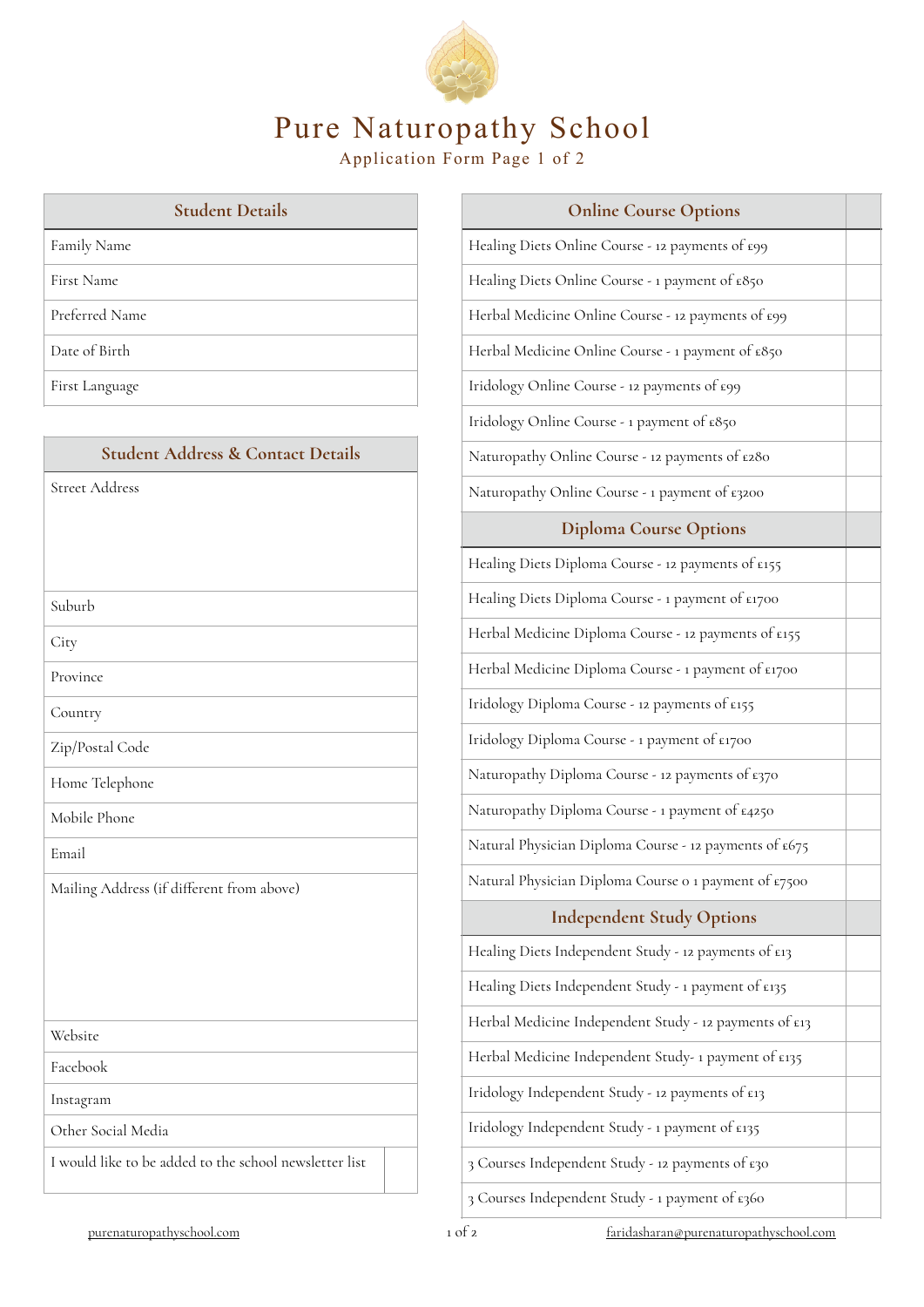

# Pure Naturopathy School

Application Form Page 2 of 2

| $\frac{1}{2}$                                          |  |
|--------------------------------------------------------|--|
| Reflexology Level 1: £650                              |  |
| Reflexology Level 2: Practice Case Study Session: £120 |  |
| Reflexology Level 2: Graduation Session: £150          |  |
| <b>Self Healing Options</b>                            |  |
| Iris Print Exploration: First Session: £100            |  |
| Iris Print Exploration: Follow Up Session: £100        |  |
| Personal & Professional Self Healing: Option 1: £450   |  |
| Personal & Professional Self Healing: Option 2: £850   |  |
| Longevity Lifestyle Program: £1111                     |  |
| Anorexia & Weight Loss Program: £1400                  |  |
| Chronic & Trauma Recovery: £1400                       |  |
|                                                        |  |

**Reflexolog Training**

# SNM Student Self Healing Module: £450

#### **Terms & Conditions**

When a payment is made for a course, training or for self healing, then this is an acceptance on the part of the applicant of the full terms and conditions as detailed on [this page of our website](https://purenaturopathyschool.com/terms-and-conditions). All course fees are non-refundable as once course materials are received, studies have commenced and course materials cannot be unreceived. All self healing fees are non-refundable once study materials are received, or the consultation begins, whichever occurs first. In-person training deposits and payments in full are nonrefundable.

### **Include with Application**

- 1. Completed application form. The form is editable so you can type into it, or you can print, complete, scan or photograph, and then email back to the school at [faridasharan@purenaturopathyschool.com](mailto:faridasharan@purenaturopathyschool.com)
- 2. Scan or photo of photo ID
- 3. A personal photo
- 4. A few words on what has inspired you to study natural medicine or undertake your self healing program.

#### **Payment in Full Options**

 $p$ ment in full can be made via our the individual course or self aling payment buttons on the relevant pages of our website. Payments can also be made by bank transfer or we can send you a <sub>P</sub>Pal invoice. If you would like banking details or a PayPal roice, you can request this by contacting Farida Sharan directly ough the [contact page o](https://purenaturopathyschool.com/contact)n our website.

#### **Time Payment Options**

me payments are made through <u>partial.ly</u> and you will find the payment buttons for time payment options on each course and self aling page of our website. By choosing the time payment option 1 agree to make 12 equal payments for 12 consecutive months for course of your choice.

#### **Check One of the Following Options**

<sub>v</sub>ment via school website

ase send me a PayPal invoice (+3% admin fee):

Please provide banking details for bank transfer/wire

### **Notice of Copyright**

All online course materials, e-books and DVDs are copyrighted and are for the sole use of enrolled students. By enrolling in an online course or self healing program you agree not to use any materials provided for any purpose beyond personal study and/or self healing. You also agree not to publish the materials, in whole or in part, by any method, including but not limited to email, web or blog posting, digital or print. Full terms and conditions can be [viewed on our website](https://purenaturopathyschool.com/terms-and-conditions).

I, the applicant, agree to the Pure Naturopathy School terms and conditions, and confirm that information on this application form is true, and that I am of legal age and have full authority to apply for the course or self healing choice, as indicated on this application form. If paying in time-payments, I agree to make eleven consecutive monthly payments, afer my initial payment, which will be on the same day of the month as my first payment.

Signature of Applicant (Digital) Date: